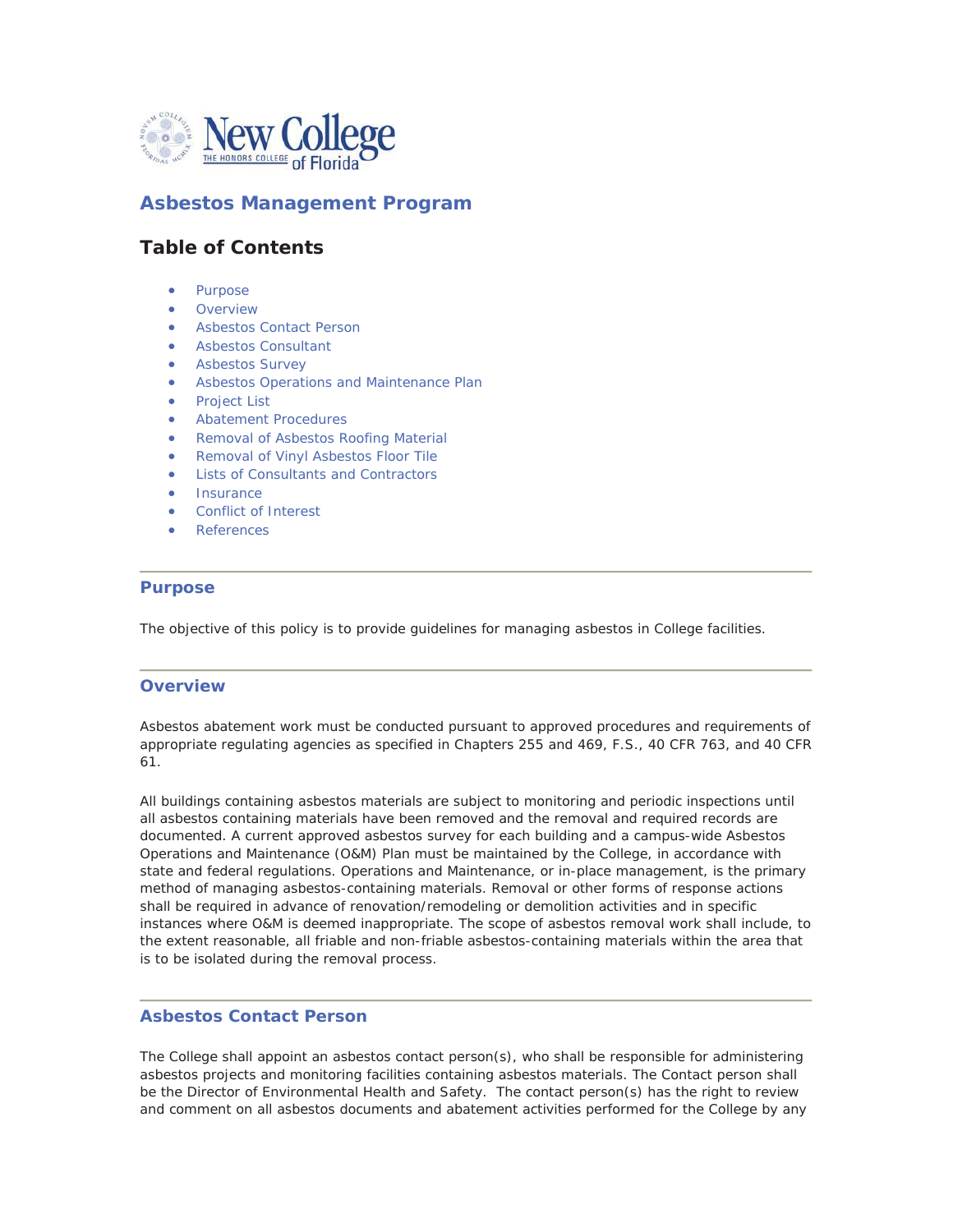contractor or consultant. Such review is to protect the College community's health by assuring best industry practices are utilized.

### **Asbestos Consultant**

Each asbestos removal project shall be conducted under the direction of a Florida licensed asbestos consultant who shall be responsible for:

- Developing project specific technical plans, specifications, & drawings for all jobs
- Preparing asbestos surveys, O&M plans and bid documents
- Evaluating the bidders' qualifications and bid prices
- Enforcement of provisions in contract documents concerning and during asbestos removal
- Air sampling and analysis including:
	- o work area
	- o ambient
	- o final clearance
- Continuous on-site monitoring of project from initial disturbance of asbestos through final air clearance

#### **Asbestos Survey**

Asbestos surveys meeting current State of Florida and federal requirements shall be conducted prior to any building renovation/remodeling or demolition. The College Asbestos Contact Person may authorize abbreviated sampling of suspect material for projects of less than 160 square feet or 260 linear feet and asbestos response actions related to O&M activities. Partial or limited surveys prior to renovation/remodeling projects may be appropriate with the concurrence of the College Asbestos Contact Person and the licensed asbestos consultant.

#### **Asbestos Operations and Maintenance Plan**

The College shall develop, implement and maintain an Asbestos O&M Plan for asbestos containing materials known or assumed to exist in the buildings as indicated by the asbestos survey. The O&M Plan will apply to all facilities identified as having or assumed to have asbestos containing material and shall be kept current and documented in accordance with state and federal requirements.

### **Project List**

The College shall maintain a list of asbestos abatement projects. This list shall be updated as necessary.

#### **Abatement Procedures**

Abatement of asbestos-containing materials shall be undertaken by a Florida licensed asbestos abatement contractor. All supervisors and workers shall be fully trained, qualified, and certified to perform the abatement activities that they are contracted to perform.

Internal College personnel qualified to undertake asbestos abatement work should be DBPR (formerly EPA accredited) accredited to conduct such work. All work undertaken by College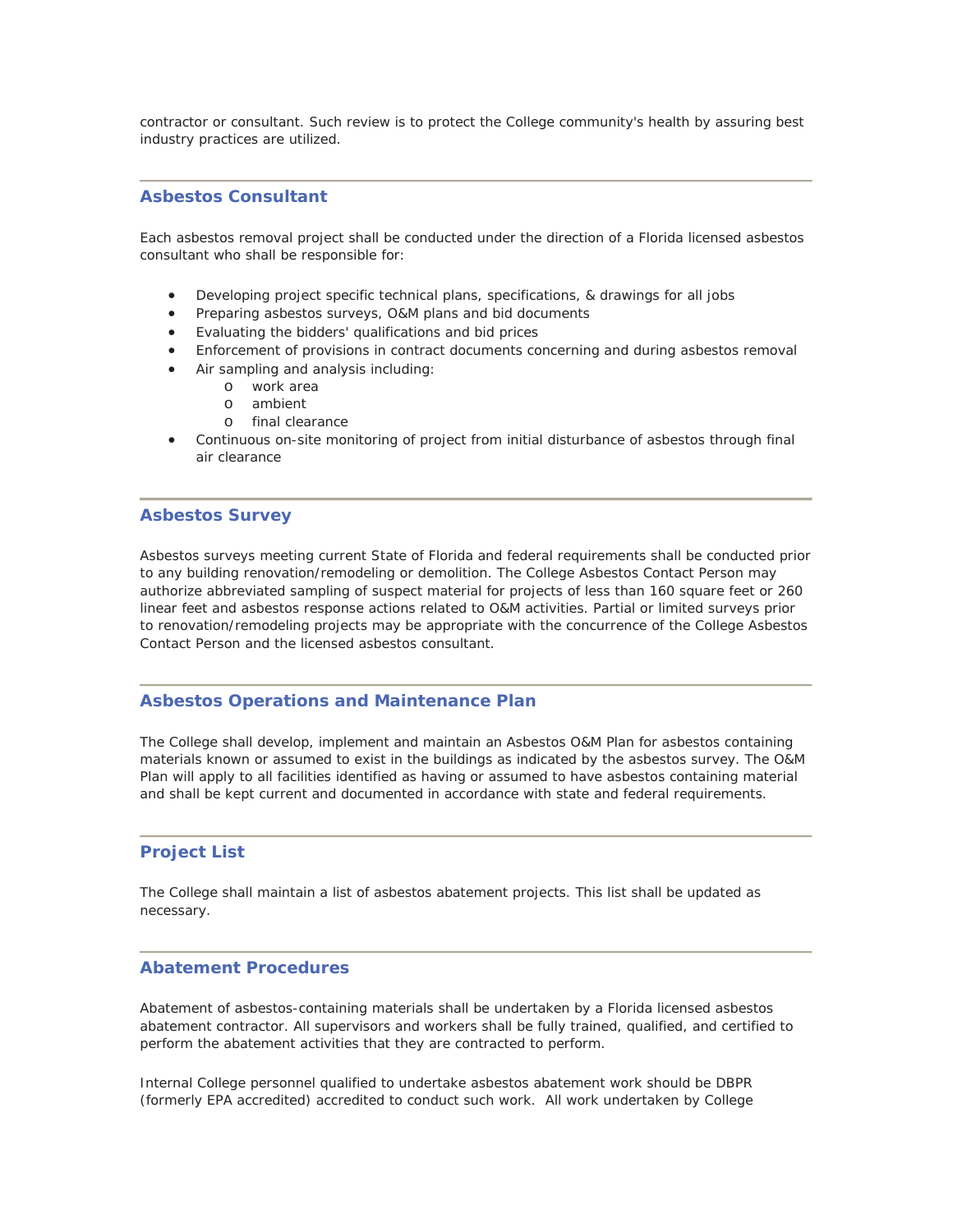personnel shall comply with the approved O&M Plan and shall meet the same standards required of the licensed asbestos abatement contractor. If the work is greater than 160 square feet or 260 linear feet, all applicable abatement contractor licensing and monitoring requirements shall be followed. Work conducted by College personnel shall be conducted in accordance with all federal and state requirements, including all notifications, training, monitoring and documentation.

Procedures outlined in the regulations of Occupational Safety and Health Administration, the United States Environmental Protection Agency (EPA), the Florida Department of Environmental Protection (DEP), and Florida Department of Business and Professional Regulation (DBPR) and all other federal and state regulations shall be adhered to throughout all asbestos projects.

In some cases, removal of asbestos containing materials may not be the best response action. In instances where the risk of exposure is low and costs of complete removal are prohibitive (e.g. asbestos vinyl floor tiles or asbestos roofing felt), the Florida licensed asbestos consultant shall present the findings to the College Asbestos Contact Person, who shall determine what action is to be taken. In no case shall any asbestos containing materials be disturbed without the EPA required asbestos survey. The College shall be responsible for administration and management of its asbestos program in accordance with all applicable laws. The College president or designee, given sufficient justification from qualified College personnel, may choose to *exceed* the requirements of existing regulations, and this policy for any project the College deems appropriate.

## **Removal of Asbestos Roofing Material**

All suspect roofing materials shall be sampled for asbestos content utilizing current State of Florida sampling criteria prior to disturbance or removal of the material. The roofing condition shall be assessed by a licensed Asbestos Consultant and a recommendation made to the College Asbestos Contact Person regarding appropriate response actions and use of a Florida licensed asbestos abatement contractor or a Florida certified roofing contractor. Bituminous resinous roofing materials are generally regarded as being less likely to release asbestos fibers; therefore, Florida Statutes allow removal by Florida certified roofing contractors. Roofing materials containing asbestos must be removed under the continuous inspection of an "on-site roofing supervisor," in accordance with Chapters 255 and 469, F.S.

#### **Removal of Vinyl Asbestos Floor Tile**

Vinyl asbestos floor tile shall be removed in compliance with Chapters 255 and 469, F.S. 40 CFR 763, and 40 CFR 61, and at the discretion of the Asbestos Contact Person and the Consultant.

#### **Lists of Consultants and Contractors**

Names and addresses of Florida licensed Asbestos Consultants may be obtained by writing:

The Department of Business and Professional Regulations, Office of Listing and Labels, Northwood Center 1940 North Monroe Street Tallahassee, FL 32399-0755

A nominal printing and mailing fee will be required.